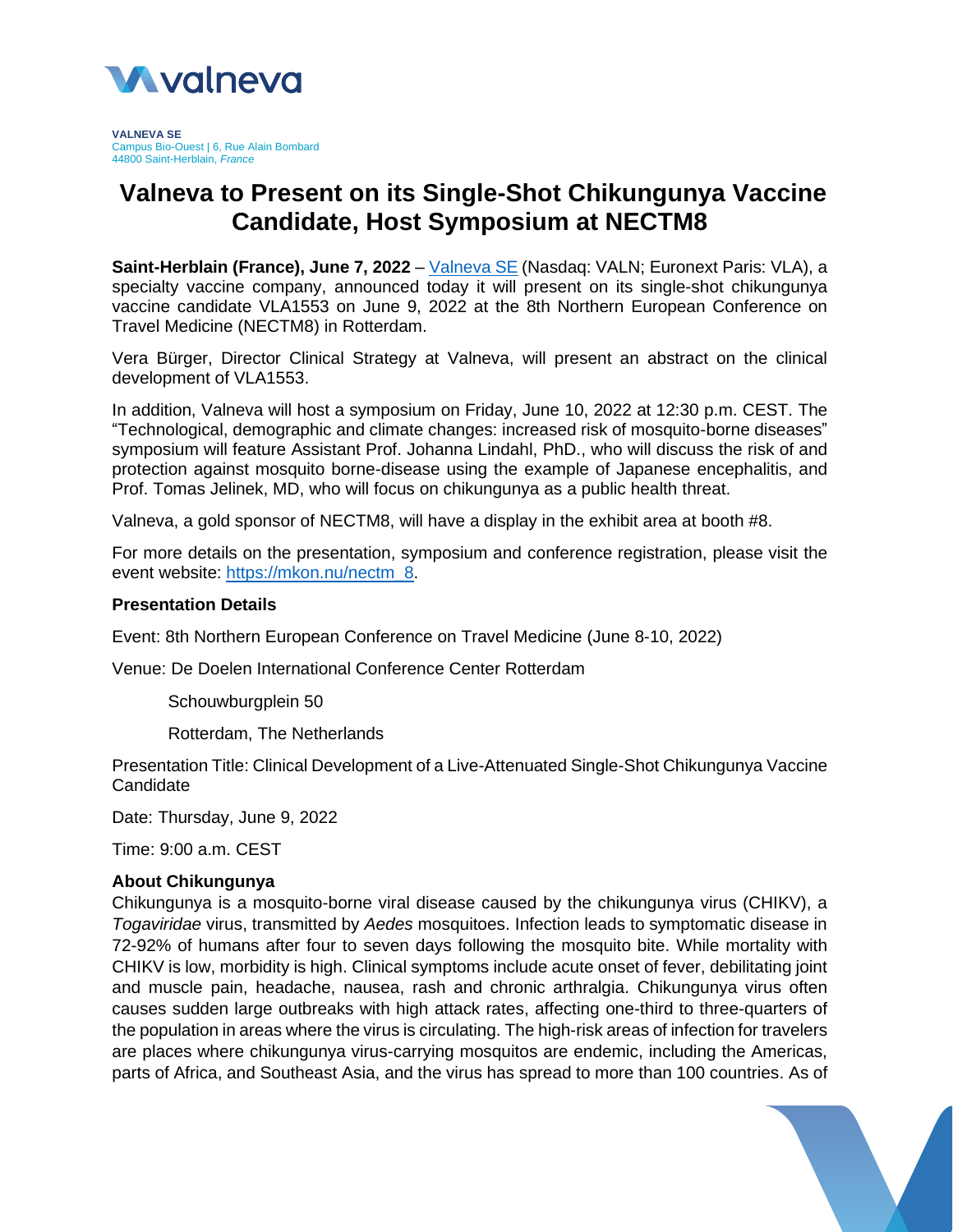

September 2020, there were more than three million reported cases in the Americas<sup>1</sup> and the economic impact is considered to be significant. The medical and economic burden is expected to grow as the CHIKV primary mosquito vectors continue to spread geographically. There are no preventive vaccines or effective treatments available and, as such, chikungunya is considered to be a major public health threat.

## **About VLA1553**

VLA1553 is a live-attenuated, single dose investigational vaccine candidate targeting the chikungunya virus, which has spread to over 120 countries. It has been designed by deleting a part of the chikungunya virus genome.

Valneva reported final data from the pivotal Phase 3 trial of VLA1553 in March 2022<sup>2</sup> and final lot-to-lot consistency results in May 2022<sup>3</sup>.

VLA1553 would expand Valneva's existing commercial vaccines portfolio and as such, Valneva intends to commercialize this vaccine, if approved, leveraging its existing manufacturing and commercial operations. The global market for vaccines against chikungunya is estimated to exceed \$500 million annually by 2032<sup>4</sup>.

To make VLA1553 more accessible to Low and Middle Income Countries (LMIC), Valneva and Instituto Butantan in Brazil signed an agreement in January 2021 for the development, manufacturing and marketing of VLA1553<sup>5</sup>. The collaboration falls within the framework of the agreement signed between CEPI and Valneva in July 2019<sup>6</sup>, which provides funding of up to \$23.4 million with support from the European Union's Horizon 2020 program.

#### **About Valneva SE**

Valneva is a specialty vaccine company focused on the development, production and commercialization of prophylactic vaccines for infectious diseases with significant unmet medical need. The Company takes a highly specialized and targeted approach to vaccine development and then applies its deep understanding of vaccine science to develop prophylactic vaccines addressing these diseases. Valneva has leveraged its expertise and capabilities both to successfully commercialize two vaccines and to rapidly advance a broad range of vaccine candidates into and through the clinic, including candidates against Lyme disease, the chikungunya virus and COVID-19.

### **Valneva Investor and Media Contacts**

Laetitia Bachelot-Fontaine VP, Global Communications and European Investor Relations M +33 (0)6 4516 7099 investors@valneva.com

Joshua Drumm, Ph.D. VP, Global Investor Relations M +001 917 815 4520 joshua.drumm@valneva.com

*<sup>2</sup> [Valneva Successfully Completes Pivotal Phase 3 Trial of Single-Shot Chikungunya Vaccine Candidate](https://valneva.com/press-release/valneva-successfully-completes-pivotal-phase-3-trial-of-single-shot-chikungunya-vaccine-candidate)*

*<sup>1</sup> PAHO/WHO data: Number of reported cases of chikungunya fever in the Americas. [https://www.paho.org/data/index.php/en/mnu-topics/chikv-en/550-chikv-weekly-en.html.](https://www.paho.org/data/index.php/en/mnu-topics/chikv-en/550-chikv-weekly-en.html) Last accessed 13 Oct 2020.*

*<sup>3</sup> [Valneva Successfully Completes Lot-to-Lot Consistency Trial for its Single-Shot Chikungunya Vaccine Candidate](https://valneva.com/press-release/valneva-successfully-completes-lot-to-lot-consistency-trial-for-its-single-shot-chikungunya-vaccine-candidate/)*

*<sup>4</sup> VacZine Analytics Chikungunya virus vaccines Global demand analysis. February 2020*

*<sup>5</sup>* [Valneva and Instituto Butantan Sign Final Agreement on Single-Shot Chikungunya Vaccine for Low and Middle](https://valneva.com/press-release/valneva-and-instituto-butantan-sign-final-agreement-on-single-shot-chikungunya-vaccine-for-low-and-middle-income-countries/)  [Income Countries](https://valneva.com/press-release/valneva-and-instituto-butantan-sign-final-agreement-on-single-shot-chikungunya-vaccine-for-low-and-middle-income-countries/)

*<sup>6</sup>* [CEPI awards up to \\$23.4 million to Valneva for late-stage development of a single-dose Chikungunya vaccine](https://valneva.com/press-release/cepi-awards-up-to-us23-4-million-to-valneva-for-late-stage-development-of-a-single-dose-chikungunya-vaccine/)